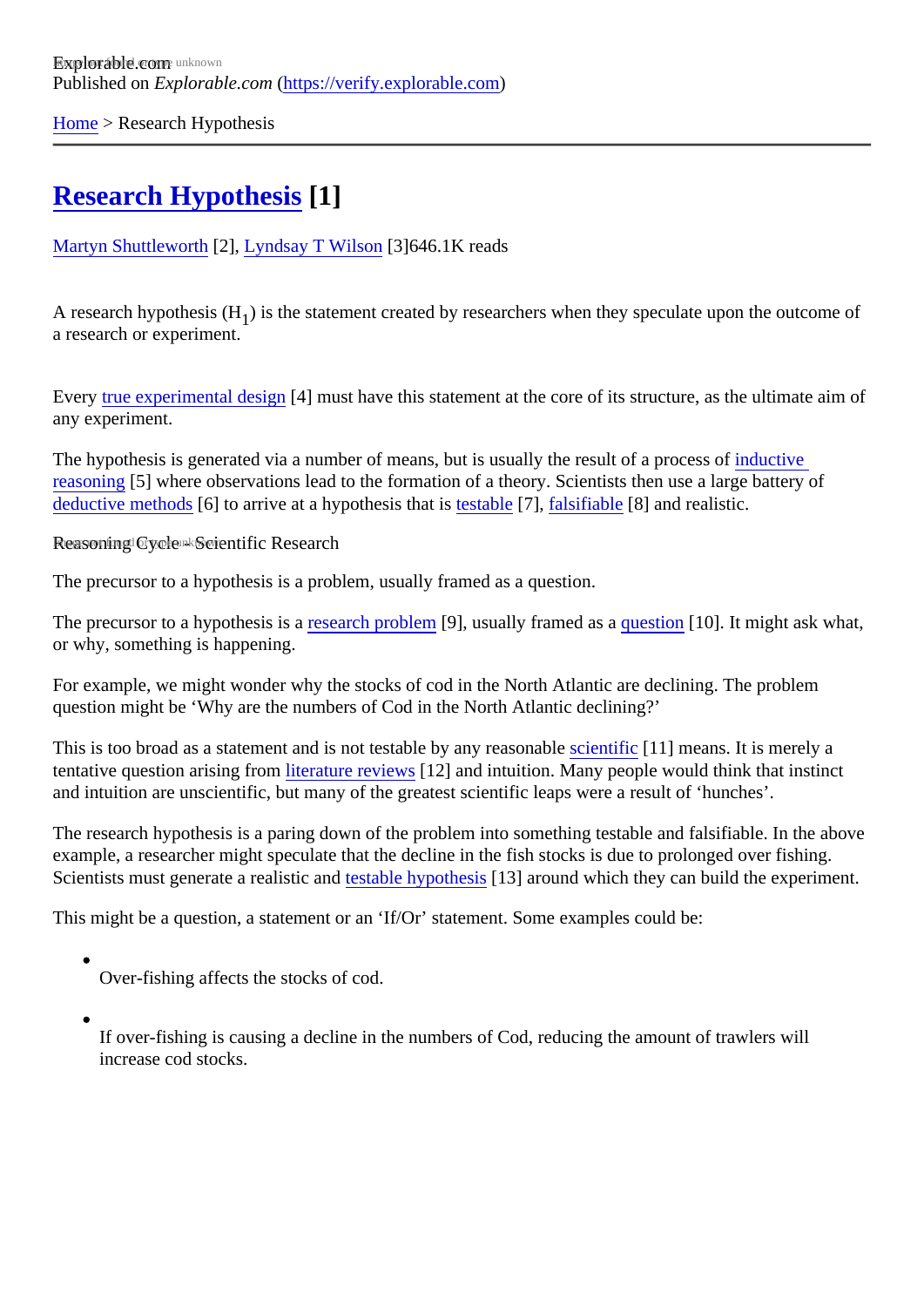These are acceptable tements [14] and they all give the researcher a focus for constructing a research experiment. The last example formalizes things and uses an 'If' statement, measuring the effect that [manipulating](https://verify.explorable.com/independent-variable) [15] onevariable<sup>[16]</sup> has upon another. Though the other one is perfectly acceptable, an ideal research hypothesis should contain a prediction, which is why the more formal ones are favored.

A hypothesis must be testable, but must alstabliable  $[8]$  for its acceptance as true science.

A scientist who becomes fixated on proving a research hypothesis loses their impartiality and credibility. [Statistical test](https://verify.explorable.com/statistical-hypothesis-testing)s[17] often uncover trends, but rarely give a clear-cut answer, with other factors often affecting the outcome and influencing the sults[18].

Whilst gut instinct and logic tells us that fish stocks are affected by over fishing, it is not necessarily true are the researcher must consider that outcome. Perhaps environmental factors or pollution are causal effects influencing fish stocks.

A hypothesis must be stable [7], taking into account current knowledge and techniques, and be realistic. If the researcher does not have a multi-million dollar budget then there is no point in generating complicated hypotheses. A hypothesis must be verifiable tay istical 19] and analytical means, to allow arification [20] or [falsification](https://verify.explorable.com/falsifiability) [8].

In fact, a hypothesis is never proved, and it is better practice to use the terms 'supported' or 'verified'. This means that the research showed that the evidence supported the hypothesis and further research is built u that.

Your hypothesis should...

Be written in clear, concise language

Have both an independent and dependent variable

Be falsifiable – is it possible to prove or disprove the statement?

Make a prediction or speculate on an outcome

Be practicable – can you measure the variables in question?

Hypothesize about a proposed relationship between two variables, or an intervention into this relationship

A [research hypothes](http://en.wikipedia.org/wiki/Hypothesis) [21], which stands the test of time, eventually becomes a theory, such as Einstein's General Relativity. Even then, as with Newton's Laws, they can still be falsified or adapted.

The research hypothesis is often also caller ahd opposes the current view, calledrine hypothesis[22] The risk o  $(H_0)$ .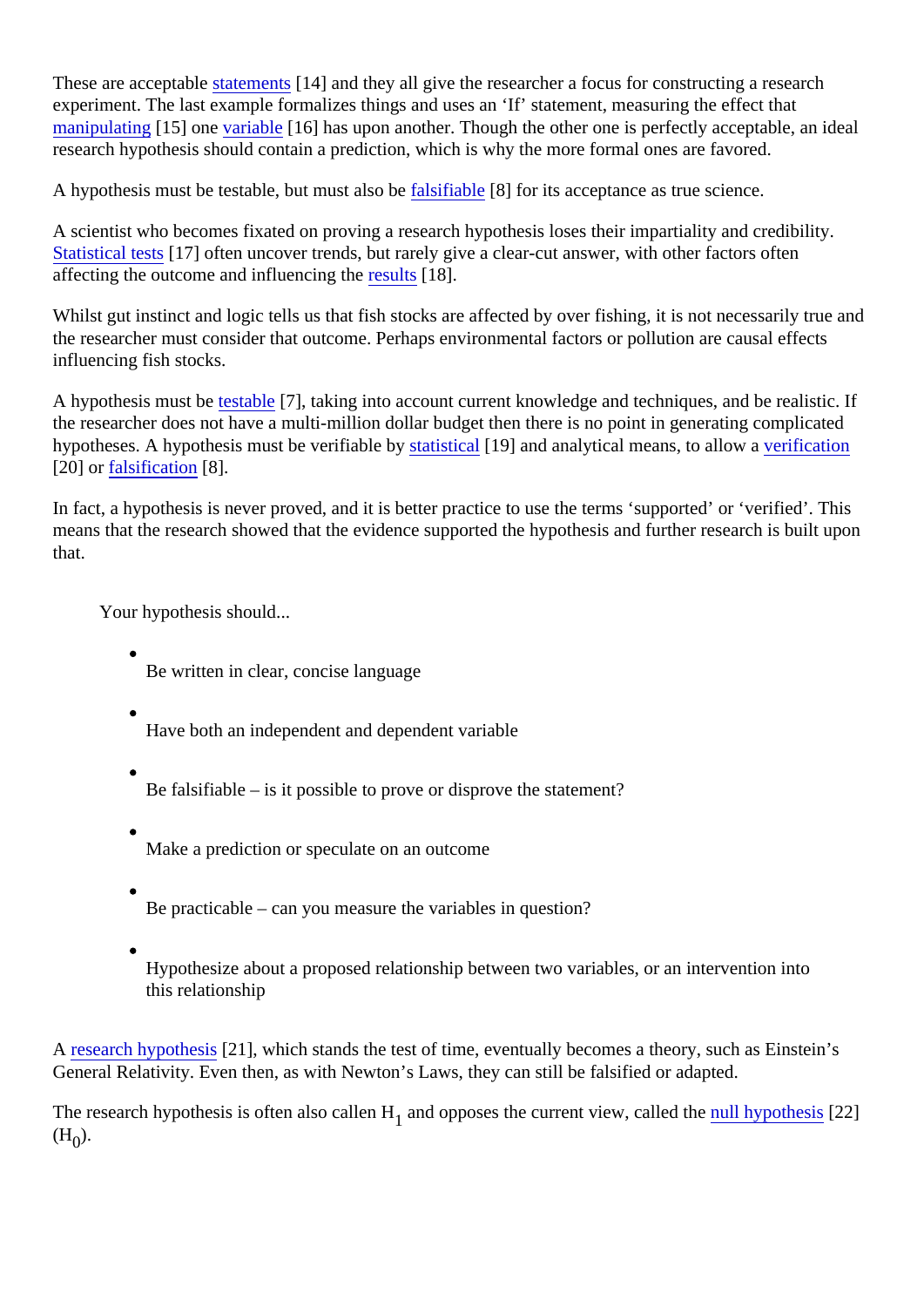# Hypothesis Testing Example

Image not found or type unknown

## **Mini quiz:**

Questions:

Consider the following hypotheses. Are they likely to lead to sound research and conclusions, and if not, how could they be improved?

1.

Adding mica to a plastic compound will decrease its viscosity.

2.

Those who drink a cup of green tea daily experience enhanced wellness.

#### 3.

Prolonged staring into solar eclipses confers extrasensory powers.

#### 4.

A decline in family values is lowering the marriage rate.

5.

Children with insecure attachment style are more likely to engage in political dissent as adults.

6.

Sub-Saharan Africa experiences more deaths due to Tuberculosis because the HIV rate is higher there.

## Answers:

1.

This is an ideal hypothesis statement. It is well-phrased, clear, falsifiable and merely by reading it, one gets an idea of the kind of research design it would inspire.

## 2.

This hypothesis is less clear, and the problem is with the dependent variable. Cups of green tea can be easily quantified, but how will the researchers measure "wellness"? A better hypothesis might be: those who drink a cup of green tea daily display lower levels of inflammatory markers in the blood.

#### 3.

Though this hypothesis looks a little ridiculous, it is actually quite simple, falsifiable and easy to operationalize. The obvious problem is that scientific research seldom occupies itself with supernatural phenomenon and worse, putting this research into action will likely cause damage to its participants. When it comes to hypotheses, not all questions need to be answered!

4.

Provided the researchers have a solid method for quantifying "family values" this hypothesis is not too bad. However, scientists should always be alert for their own possible biases creeping into research, and this can occur right from the start. Normative topics with moral elements are seldom neutral. A better hypothesis will remove any contentious, subjective elements. A better hypothesis: decrease in total discretionary income corresponds to lower marriage rate in people 20 – 30 years of age.